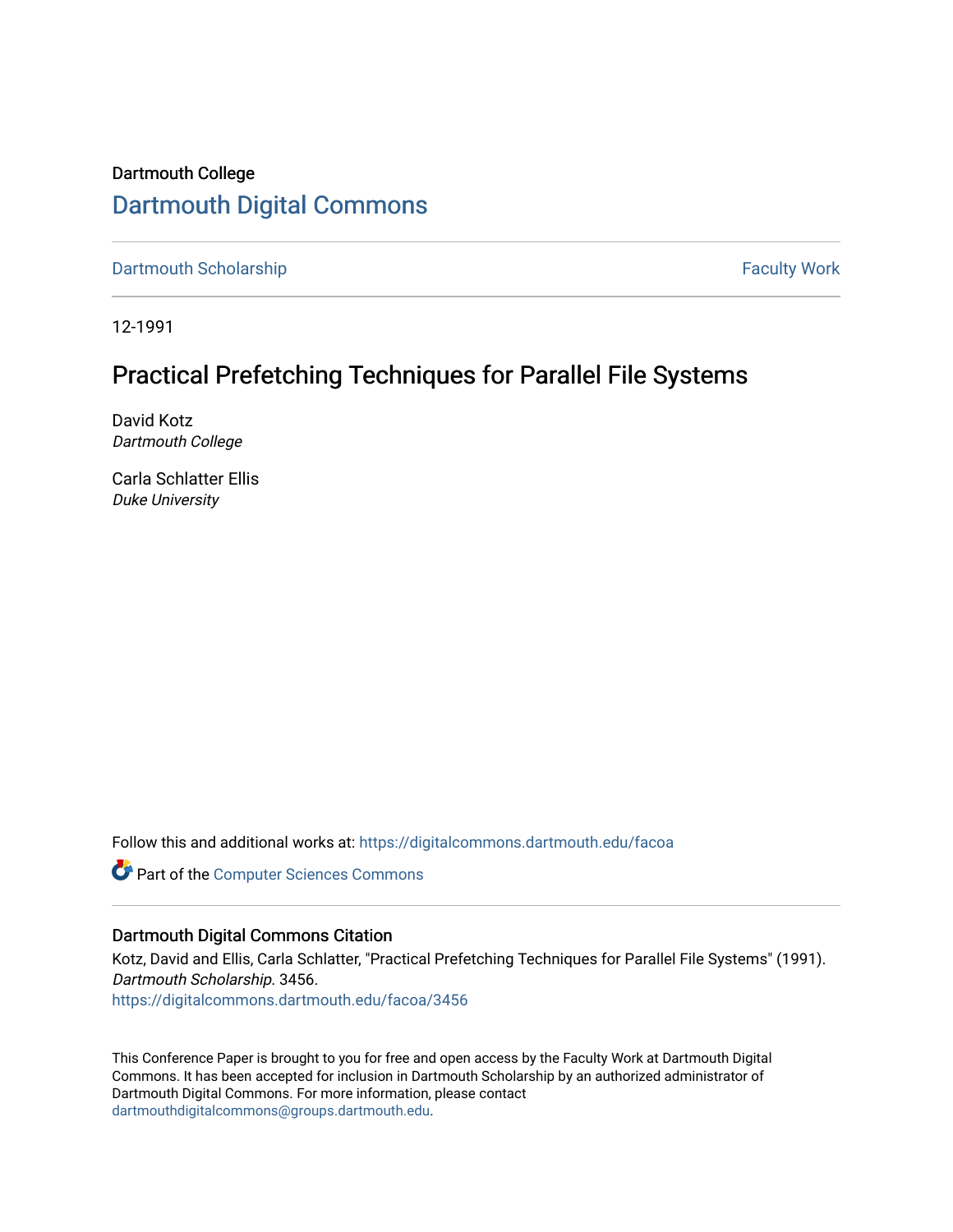## Practical Prefetching Techniques for Parallel File Systems

David Kotz

Dept- of Math and Computer ScienceDartmouth CollegeHanover, NH 03755-3551 David-KotzDartmouth-edu

Improvements in the processing speed of multiprocessors are outpacing improvements in the speed of disk hardware Paral lel disk II subsystems have been proposed as one way to close the gap between processor and disk speeds. In a previous paper we showed that prefetching and caching have the potential to deliver the performance benefits of parallel file systems to parallel applications. In this paper we describe experiments with practical prefetching policies, and show that prefetching can be implemented eciently even for the more complex paral lel le access patterns We also test the ability of these policies across a range of architectural parameters

### $\mathbf 1$ Introduction

As computers grow more powerful- it becomes in creasingly difficult to provide sufficient  $I/O$  bandwidth to keep them running at full speed for large problems, which may consume immense amounts of data. Disk  $I/O$  has always been slower than processing speed, and recent trends have shown that improvements in the speed of disk hardware are not keeping up with the increasing raw speed of processors This widen ing accession as the IO crisis  $\alpha$  is known as the IO crisis  $\alpha$  is the IO crisis  $\alpha$ The problem is compounded in typical parallel archi tectures that multiply the processing and memory ca pacity without balancing the  $I/O$  capabilities.

The most promising solution to the  $I/O$  crisis is to extend parallelism into the  $I/O$  subsystem. One such approach is to connect many disks to the com puter in parallel- spreading individual 
les across all disks Parallel disks could provide a signi
cant boost in performance — possibly equal to the degree of parallelism-bottlenecks in the are no significant bottlenecks in the are no significant bottlenecks in the significant of the significant of the significant of the significant of the significant of the significant of the sign IO subsystem- and if the IO requests generated by applications can be mapped into lower-level operations that drive the available parallelism Thus- the 
rst challenge to the designers of a multiprocessor file system is to configure parallel disk hardware to avoid bottles entered the shared business of the shared further than the state  $\mathbf{r}$ bottlenecks in the system software. An effective file

Carla Schlatter Ellis

pept. Of Computer Science Duke University  $D$ urham  $NQ$  21100 correct the contract of the contract of the contract of the contract of the contract of the contract of the contract of the contract of the contract of the contract of the contract of the contract of the contract of the co

> system for a multiprocessor must itself be fully paral lel to scale with additional processors or disks The second challenge is to make this extensive disk hard ware bandwidth easily available to application pro grams To meet these challenges we propose a highly parallel 
> le system implementation that incorporates caching and prefetching as a means of delivering the benefits of a parallel I/O architecture through to the user programs

We expect a file cache to be useful in multiprocessor file systems for the same reason as in uniprocessor file systems: locality in file reference behavior. Indeed-between the control of the control of the control of the control of the control of the control of the control of the control of the control of the control of the control of the control of the control of the control of have increased opportunities for locality. Interprocess  $locality$  can arise when all processes in a multi-process program read the same file in some coordinated fashion eg- each reading dierent small records from the same block

e access pattern is sequently and the contract of the system of the system of the system of the system of the s tem can read blocks into the cache before they are requested- making them quickly available when they are requested This extension to caching is known as prefetching Prefetching does not work for all ac cess patterns-but it should be benefits and course-but it should be benefits and course-but it should be benefi common sequential patterns in the patterns in the showe prefetching has signi
cant potential to improve read performance in multiprocessor 
le systems We mea sured the potential using an idealistic prefetching pol icy that was provided with the complete file access pattern in advance In practice- of course- the prefetching policy does not have access to the 
le access pattern in advance- and instead must base its prefetching de cisions on a real-time view of the access pattern. This leads to several questions

- Given that we know prefetching has potentialis it possible to design and implement practical prefection policies and practical policy must be other the choosing the correct blocks to correct the correct of the correct of the correct of the correct of t prefection provided that the compact of the control of the control of the control of the control of the control of the control of the control of the control of the control of the control of the control of the control of th question is the primary focus of this paper
- Can our practical policies achieve their full po tential-direction in the contract of the state in the state of the state of the state of the state of the state of the state of the state of the state of the state of the state of the state of the state of the state of the "full-knowledge" policy?
- Can we design general policies that are practical for many different types of access patterns?

This research was supported in part by NSF grants CCRand  $\Gamma$  and  $\Gamma$  and  $\Gamma$  and  $\Gamma$  and  $\Gamma$  and  $\Gamma$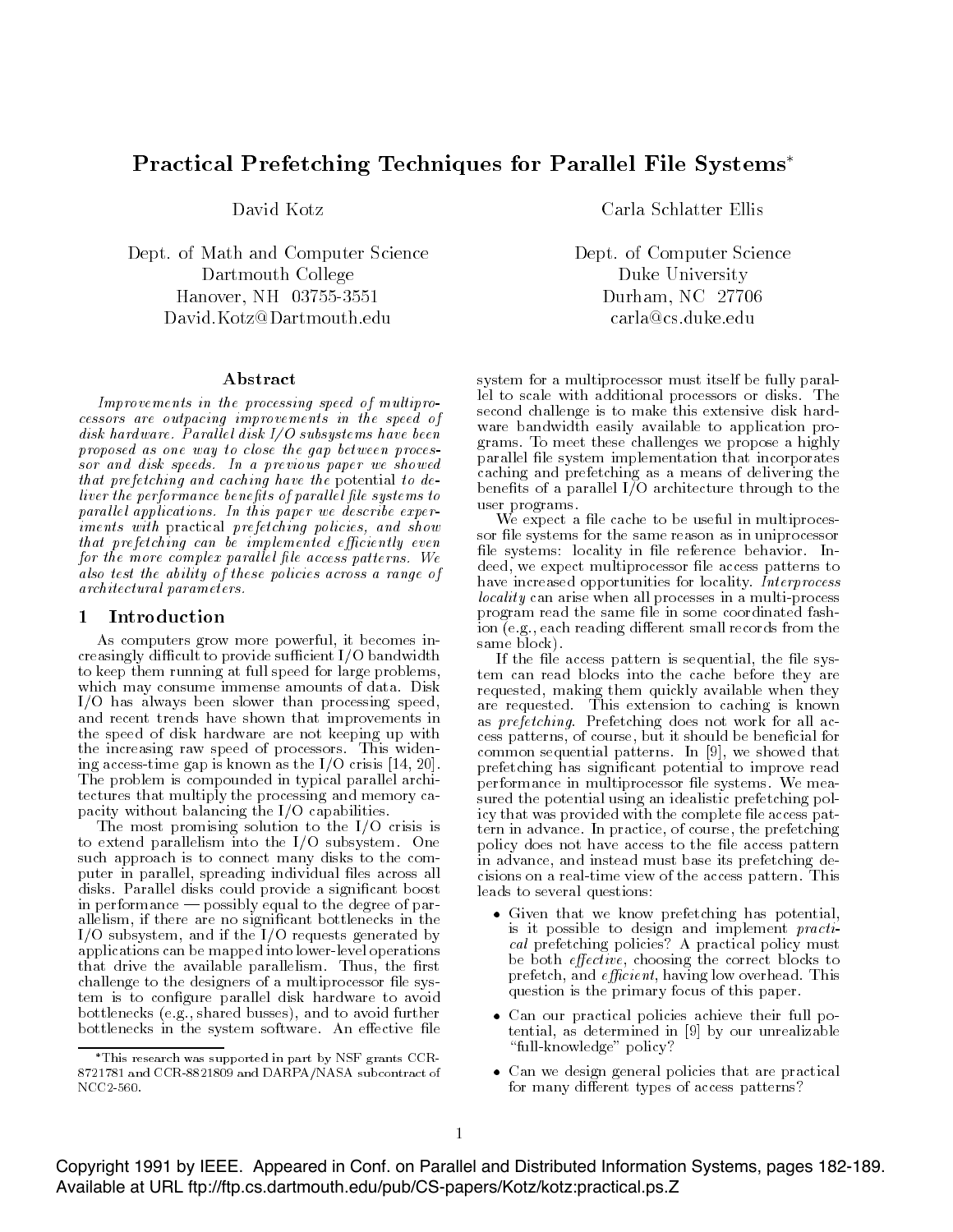- Do the prefetching policies and implementation scale well- given more processors- more disks- or a wider gap between processor speed and disk ac cess speed

we use to the test questions-the test the test the test of the test of the test of the test of the test of the developed for the test indicated implemented many prefetching and caching policies on a real multipro cessor- and simulated the parallel disk I, a control the parallel uated many prefetching policies on a wide variety of workloads and architectural parameters

In the next section we provide more background information In Section we describe the testbed- the workload- work was the experimental methods who sections to defines our practical prefetching policies. In Section 5 we present the experiments performance measuresand results. Section 6 concludes.

#### -Background

Much of the previous work in I/O hardware parallelism has involved disk striping In this tech nique- a 
le is interleaved across numerous disks and accessed in parallel to simultaneously obtain many blocks of the file with the positioning overhead of one block and the second contract of the singlet relationships and the singlet of the singlet of the singlet of the singlet of the singlet of the singlet of the singlet of the singlet of the singlet of the singlet of the singl controller to manage all of the disks

For multiprocessors- one form of parallel disk ar chitecture is based on the notion of *parallel*, *indepen*dent disks- using multiple conventional disk devices addressed independently and attached to separate pro cessors. The files may be interleaved over the disks, but the multiple controllers and independent access to the disks make this technique different from disk striping. Examples of this  $I/O$  architecture include the  $\blacksquare$  . The Intel is the Intel intel intel in the Intel intel intel intel intel intel intel intel intel intel in multiprocessor-between the Bridge and the Bridge and the Bridge and the Bridge and the Bridge and the Bridge and the BBN Butterfly multiprocessor.

Caching commonly-used disk blocks can signifireferences and increase the system performance of the system performance of the system performance of the system of the system of the system of the system of the system of the system of the system of the system of the syst deed is a technique used in most modern file systems. Prefetching is also successful in uniprocessor 
le sys tems in the central idea behind preferred in the central idea behind preferred in the central idea behind pref ing is to overlap some of the  $I/O$  time with computation by issuing disk operations before they are re quested with parallel disk hardwareexpect prefetching to also overlap IO with IO- ob taining even larger benefits.

File access patterns have never been studied for par allel computers, which is a computer and the studies of  $\mathcal{L}_{\mathcal{A}}$ uniprocessors - Indiana and a studied and a studied by the studies of the studies of the studies of the studies terns in a unix system, where the most contract the second opened for reading are completely read- usually se quentially. Over 90% of all files opened are opened read-only or write-only. A classic Unix file system study per found that is no contract that we have all all all  $\sim$ sequentially-control controlling the control control to all control accesses) or after only one seek. Parallel file access is and discussed by Crockett and the discussed of the discussed of the discussed of the discussed of the discussed an actual workload- he related 
le access patterns to possible storage techniques. Many of his basic file access patterns are reflected in our workload model.

we concentrate on scientific working the characteristic work in the characteristic work in the characteristic work of the characteristic work of the characteristic work of the characteristic work of the characteristic work ized by sequential access to integration proposed to a

spite the children of any parallel client and any study, we have pect there to be enough sequential access in the par allel 
le access patterns of scienti
c applications for prefetching policies that assume sequential access to be successful

#### 3 Models and Methods

 $\Box$  methodology is experimental-dominated and  $\Box$ implementation and simulation We implemented a 
le system testbed called RAPIDTransit Read Ahead for Parallel Independent Disks") on an actual multiprocessor. Since the multiprocessor does not have parallel disks-parallel disks-mathematically have a tunately- few parallel programs use parallel IO and so we did not have access to a real workload. Thus, we were forced to use a synthetic workload. The synthetic workload captures such nuances of real work loads as sequentiality- regularity- and interprocess in teractions It consists of real parallel programs that generate 
le requests and may incur synchronization delays The testbed executes the synthetic applica tion- measuring the elapsed real time and other sig ni
cant statistics This implementation of the policies on a real parallel processor- combined with realtime execution and measurement- allows us to directly in clude the eects of memory contention-the eects of memory contention-the extention-the extention-the extentiontion overhead- interprocess dependencies- and other overhead- are caused by our working and understand working the cause of the cause of the cause of the cause of various management policies This method allows us to evaluate whether *practical* prefetching policies can be implemented

### $3.1\,$ Models and Assumptions

our research efforts is a multiple instruction stream, multiple data stream (MIMD) shared-memory multiprocessor A subset of the problems and many of our proposed solutions (although not our implementation) may apply to message-passing architectures as well.

We represent the disk subsystem with parallel- in dependent disks We assume an interleaved mapping of 
les to disks- with blocks of the 
le allocated round robin to all disks in the system. The file system hanare managing transparently-managing the disks the disks of the disks of the disks of the disks of the disks of and all requests for I/O. There is a file system manager running on each processor. This spreads the I/O overhead over all processors and allows the use of all processors for computation, interest computation<sub>,</sub> a set of processors exclusively for  $I/O$ .

Workload- Parallel 
le systems and the applica tions that use them are not sufficiently mature for us to know what access patterns might be typical Parallel applications may use patterns that are more complex than those used by uniprocess versions of the same application

We work with 
le access patterns- rather than disk access patterns That is, we examine the pattern of access to *logical* blocks of the file rather than *physical* blocks on the disk. The file access pattern is the best place to look for sequentiality, since disk access path terns are complicated by the layout of logical blocks on the disk and by the activities of multiple files. Thus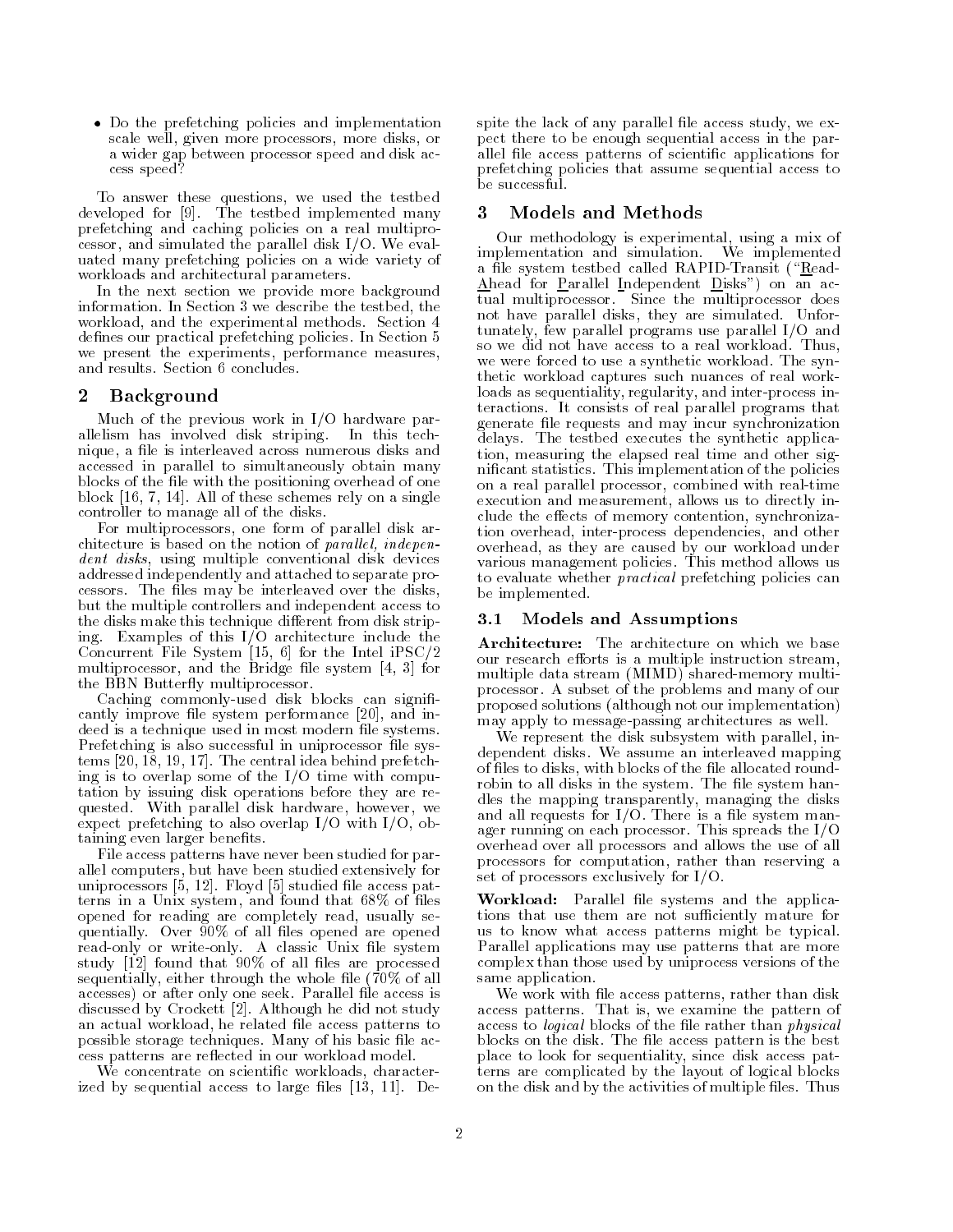we make no assumptions of disk layout. Note also that the application is accessing records in the 
le- which are translated into accesses to logical file *blocks* by the interface to the file system. The file system internals, which are responsible for caching and prefect in the prefect of the prefect of the prefect of the prefect of the prefect of the prefect of the prefect of the prefect of the prefect of the prefect of the prefect of the pref only the block access pattern

In our research we do not investigate read/write le access patterns- because most 
les are opened for either reading or writing-thermal contracts and the contracts of the contracts of the contracts of the contracts of the contracts of the contracts of the contracts of the contracts of the contracts of the contracts of the We expect this to be especially true for the large files used in scienti
c applications This paper covers read only patterns- whereas writeonly patterns are covered in - 

All sequential patterns consist of a sequence of ac cesses to sequential portions A portion is some num ber of contiguous blocks in the file. Note that the whole file may be considered one large portion. The accesses to this portion may be sequential when viewed from a local perspective- in which a single process ac cesses successive blocks of the portion We call these locally sequential access patterns, or just local access patterns This is the traditional notion of sequential access used in uniprocessor 
le systems

Alternatively- the pattern of accesses may only look sequential from a global perspective-perspective-managements, processes share access to the portion- reading disjoint blocks of the portion. We call these globally sequential access patterns, or just global access patterns. In this view each process may be accessing blocks within the portion in some random or regular- but increas ing order. If the reference strings of all the processes are merged with respect to time- the accesses follow a (roughly) sequential pattern. The pattern may not be strictly sequential due to the slight variations in the global ordering of the accesses it is this variation that makes global patterns more difficult to detect.

In addition- the length of portions in blocks may be regular- so the 
le system could predict the end of a portion and not prefetch past it. The difference between the last block of one portion and the first of the next may also be regular a regular skip- allowing the regular skipsystem to prefetch the first blocks of the next portion.

We use eight representative parallel file access patterns Four of these are local patterns-patterns-are global pat patterns-one is random in the one is random in the second of the second state of the second state of the second state of the second state of the second state of the second state of the second state of the second state of t

- lw Local Whole file: every process reads the entire file from beginning to end. It is a special case of a local sequential pattern with a single portion
- **lfp** Local Fixed-length Portions: each process reads many sequential portions. The sequential portions have regular length and skip- although at different places in the file for each process.
- lrp Local Random Portions like lfp- but using por tions of irregular (random) length and skip. Portions may overlap by coincidence
- seg Segmented: the file is divided into a set of nonoverlapping continues and performance on the performance of the performance of the performance of the performance of the performance of the performance of the performance of the performance of the performance of the perfor Each process thus has one sequential portion
- gw Global Whole Whole Whole Shows the entire from the entire the entire of the entire of the entire of the entire of the entire of the entire of the entire of the entire of the entire of the entire of the entire of the ent beginning to end The processors read distinct records from the 
le in a selfscheduled order- so that globally the entire file is read exactly once.
- $gfp \text{ Global Fixed-length Portions:}$  (analogous to Ifp) processors cooperate to read what appears glob ally to be sequential portions of fixed length and skip
- $grp$  Global Random Portions: (analogous to  $lrp$ ) processors cooperate to globally read sequential portions with random length and skip
- rnd Random: records are accessed at random. This represents all patterns that are too complex to be represented as sequential in any way

Note that these patterns are not necessarily rep resentative of the distribution of the access patterns actually used by applications We feel that this set covers the *range* of patterns likely to be used by scienti
c applications

#### $\bf 3.2$ Methods

The RAPID-Transit testbed is a parallel program implemented on a BBN GP1000 Butterfly parallel processor and the test is not the test of the test is the test of the test of the test of the test of the test of incorporates the synthetic workload- the 
le systemand a set of simulated disks. The file system allocates and manages a buffer cache to hold disk blocks. See [8] for details

Prefetching is attempted whenever the processor is idle. Assuming a commonly used processor-allocation strategy of one processor for each user processor for each user process of the process of the process of the p processor becomes idle whenever its assigned process is idle- usually waiting for disk activity or synchroniza tion to complete To decide on a block to prefetch- the prefetching module calls a predictor- which encapsu lates a particular policy- a patternprediction heuris tic The predictor makes its predictions based on the observed reference history of the application

The base for all of our evaluations of prefetching positive is the simple state is the simple state is equivalent lent to not prefetching We also use an o-line predic tor called Exactle is provided with the entire  $\sim$ access pattern in advance. (This is the approach used in [9].) The advance knowledge makes it a perfect predictor-between the control of the since it makes no mistakes and requires little and requires little and re tle overhead However it is not realistic-to-mainly controlled the controlled material controlled material controlled predictor does not know the entire access pattern in advance In this sense-in this sense-in this sense-in this sense-in this sense-in the sense-in the sense-in the bound on the potential of prefetching. (EXACT does have some limitations- however in the lrp and grp patterns-definition in the end of a port preference of a port preference of a port preference of a port prefer tion until a demand fetch has established the location of the next sequential portion- and in the rnd patternexact does not not passed in the fetter in the since  $\mathbf{r}_i$ possible.) We use these two simple predictors to evaluate our on-line predictors- described below

#### 4 Practical Predictors

Our strategy is to begin with a coarse comparison of many predictors on all the patterns-patterns-controlly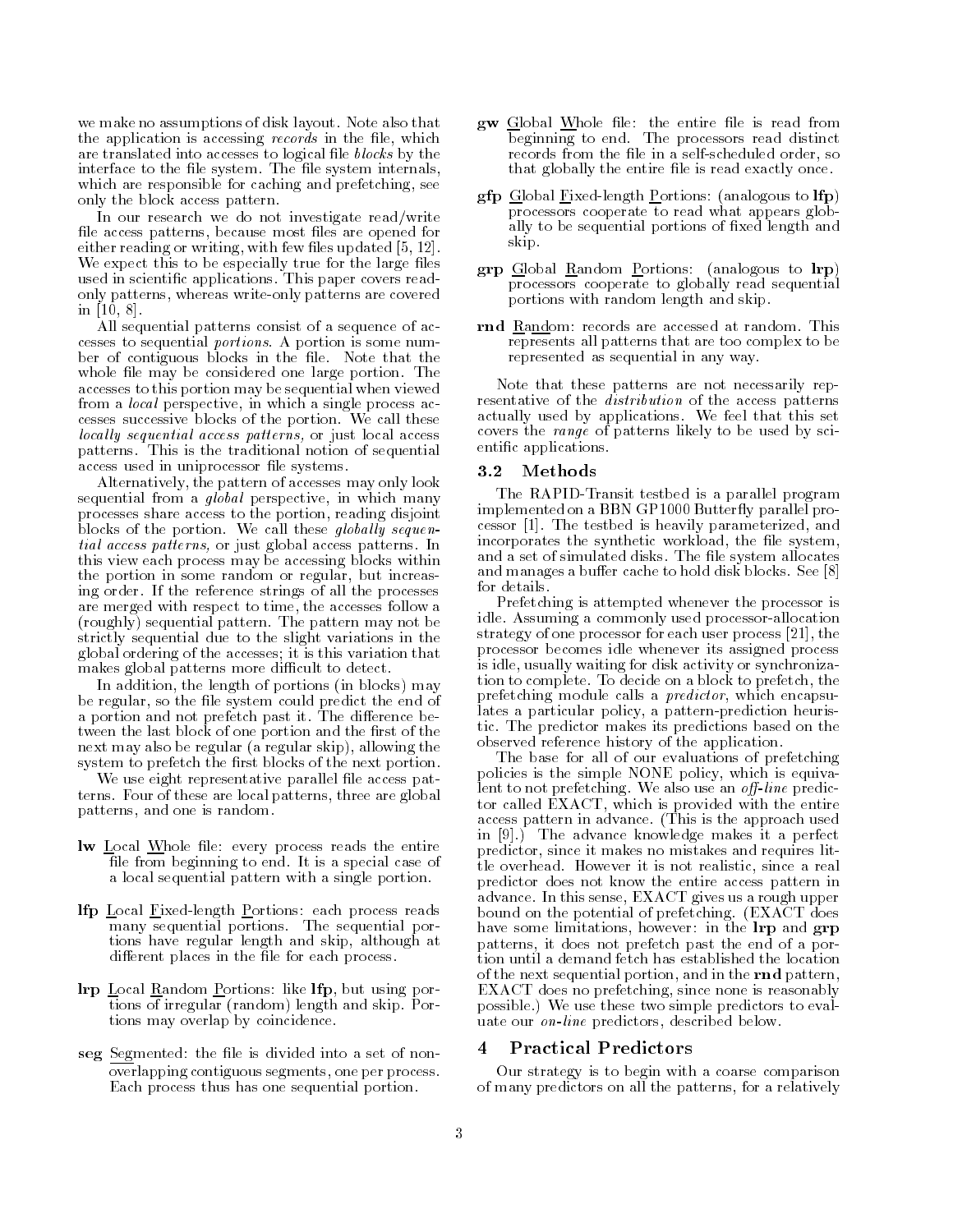limited set of parameters. Then we evaluate the most generally practical predictors on a wide range of pa rameters- examining the scalability of the predictors to other architectural situations. We begin with predictors for local patterns- then consider global patterns

### 4.1 Local Pattern Predictors

We present four predictors that are designed for predicting local access patterns The fourth is a hy brid of the first three simpler predictors. These predictors monitor the individual process reference pat terns- looking for sequential access Since the process reference patterns are independent-between the independent-between the independent-between the independent-betw are totally concurrent

<u> This algorithm algorithm algorithm</u> as in the predicts block in the block in the block in the second interest of the second interest of the second reference and no more than the control of the control of the control of the control of the control of the control of the control of the control of the control of the control of the control of the control of the control of

IBL InniteBlock Lookahead- IBL predicts  $\frac{1}{2}$  is a reference to its indicate to  $\frac{1}{2}$  and  $\frac{1}{2}$  is a reference to  $\frac{1}{2}$  and  $\frac{1}{2}$ recommends that they all be prefetched in that or der. Whether they are actually prefetched depends on the currently available resources IBL is a logical extension of OBL-case is designed for the late model of  $\mathbf{A}$ patterns

Portion Portion Recognition- Porte and the contract of the contract of the contract of the contract of the contract of the contract of the contract of the contract of the contract of the contract of the contract of the con attempts to recognize sequential portions Essentially-PORT tries to handle the **lfp** access-pattern family. It watches for a regular portion length and regular por tion skip Like IBL- it tries to predict the pattern further than  $\mathbb{E} \left[ \mathcal{L}_{\mathcal{A}} \right]$ ther and the next reference-to-preference-to-preference-to-preference-to-preference-to-preference-to-preferenc more blocks United IBL-International problems under the number of the number of the number of the number of th ber of blocks that it predicts into the future (to limit mistakes- and it may also jump portion skips if the portions are regular). In random patterns (short portions with irregular skip) PORT predicts nothing.

<u>is predictor</u> is the predictor in the predictor in the set of  $\mathcal{L}$ a hybrid of the other three-three-three-three-three-three-three-three-three-three-three-three-three-three-threethe best of the best of  $\mathbb{R}^{n\times n}$  and  $\mathbb{R}^{n\times n}$  is the set of the  $\mathbb{R}^{n\times n}$ e eg patterns to OBL on the Streethes to OBL on the Street first non-sequential reference. The conservative OBL is more appropriate when the pattern has unexpected nonsequential accesses If regular portions are de tected-contracted-contracted-contracted-

### 4.2 Global Pattern Predictors

To recognize and predict globally sequential pat terns at runtime is more difficult. The predictor must collect and examine the global reference history by merging local reference histories Even then it is dif culture since  $\pi$  accessive the blocks since the blocks of the blocks of the blocks of the blocks of the blocks in the pattern may be referenced in only a roughly sequential order due to variations in process speed In addition- ecient- concurrent implementations are difficult due to the need for global decision making.

To determine the importance of the tradeoff between accuracy and existency, we compare a highly accurate (but inefficient) predictor with a less accurate (but efficient) predictor. Both predictors are concurrent- in that several processors may be active simultant simultant simultants. neously-beneficial synchronization controlling activities and the controlling activities activities activities cess to shared state information the most information

gaps was detected to detect sequentially in the global sequential access pattern before doing any prefetching The sec ond-the pattern is seen assumed assumed assumed assumed assumed assumed assumed assumed assumed assumed assume quential unless it appears random Detecting random access is much simpler and more concurrent-temperature and more concurrent-temperature  $\mathcal{M}$ less accurate- than detecting sequential access Once they decide to prefetch- both predictors track all ac cesses and preferences for preferences for preferences for preferences for preferences for preferences for pre ing that have not yet been fetched. In this mode they are capable of recognizing sequential portions-  $\mathbf{r}$ like PORT- with unexpected nonsequential accesses requiring re-evaluation of the pattern. See [8] for details on these predictors

#### Experiments 5.

We begin with some details of our experiments and measures-that measures-that is found that the substitution of the substitution of the substitution of the s compare the practical predictors against EXACT and NONE Finally- we evaluate the scalability of the most general predictors

### Experimental Parameters

x most of the paper of the part of the part of the part of the part of the part of the part of the part of the rameters and then vary one or two parameters at a time. The parameters described here are the base from which we make other variations Each combination of parameters represents one test case

There were processes running on processors We generated a set of access patterns to be used by all predictors-matches and none pathology and nonterns all contained the contact of the contains and contact where  $\sim$ the record size was one block The block size was kabayte in local patterns this was divided up as a pattern of the state of the state up as  $\sim$ references per process Note that in most patterns this translates to block read from the disk-but in late but in late to be disk-but in late but in late to be disk-b only are read since all processes are read since all processes are read since all processes are read since all 80 one-block buffers.

After each record was read- delay was added in some tests to simulate computation; this delay was exponentially distributed with a mean of 30 msec. All other tests had no delay after each read- simulating an  $I/O$ -intensive process.

<u>the mass interleaved over the mode</u> over the grant ularity of a single block Disk requests were queued in the appropriate disk queue The disk service time was simulated using a *constant* artificial delay of  $30$  msec, a reasonable approximation of the average access time in current technology for small-disk drives disk drives and disk drives disk drives and disk drives disk drive of the kind that might be replicated in large numbers

### $5.2$  Measures

The RAPID-Transit testbed records many statistics intended to measure and interpret the performance of prefetching The primary performance metric for measuring the performance of an application is the total execution times. Which was all times in the measures in the the test of the test time- including all time-  $\alpha$  also also also head. We also record the average time to read a block, the total synchronization time- the cache hit ratiopreferences and many others In the many others In the many others In the many others In the many others In the that measures such as cache hit rate and average block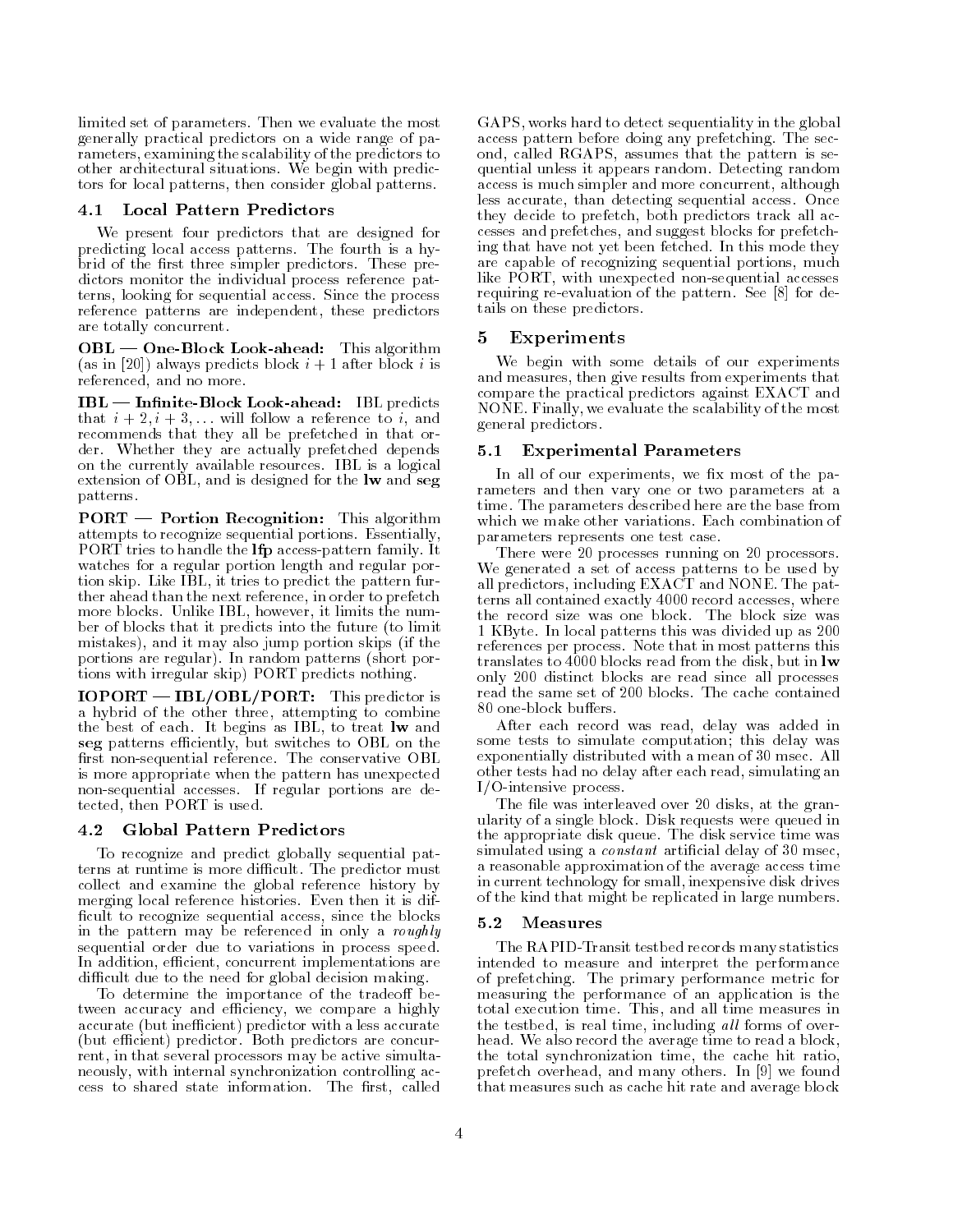read time are improved with prefetching- but are not good indicators of overall performance Total execu tion time incorporates those measures as well as other eects- such as synchronization delays- such as synchronization delays- synchronization delays- synchronization the best measure of overall performance

a note on the data point in the data point in the data point in the contract of the data point in the contract periment represents the average of five trials. The *coefficient of variation*  $(cv)$  is the standard deviation divided by the mean (average). For all experiments in this paper- the communication of the communication of the communication of the communication of the communication of the communication of the communication of the communication of the communication of the communication less- meaning that the standard deviation over 
ve trials was less than  $9\%$  of the mean. In many places we give the maximum  $cv$  for a given data set.

space we cannot present all of the experimental data we use the property control we use the control control measurement of the summarizing measurement of the summarizing measurement of the summarizing measurement of the summarizing measurement of the summarizing measurement Since EXACT represents the potential for prefetch ing performance- we evaluate our online predictors in terms of their relative performance to EXACT Our measure is the normalized performance- the ability of the on-line predictor to improve on NONE compared to example to move y to improve on thus-the steam that  $\mathbf{r}_i$ is the extension time for Exactle  $\mathbb{F}_1$  ,  $\mathcal{U}_k$  for time forms for  $k$ NONE- and tis the time for some other predictor- the normalized performance of this other predictor is

$$
np = \begin{cases} \frac{t - t_n}{t_e - t_n} & \text{if } t \ge t_e \\ 1 & \text{otherwise} \end{cases}
$$

In the normal case <sup>t</sup> te- so the normalized perfor mance is 1 when the predictor in question does as well as EXACT-C as EXACT-C as well as well as well as well as well as well as well as well as NONE-C as NONE-C as N and negative when slower than NONE If both EX ACT and the on-line predictor are slower than NONE, the normalized performance may also be greater than Thus-to-have a normalized performance and the second performance performance performance performance performance near The case the is considered and an anomalysince an on-line predictor should not run faster than EXACT (although it did sometimes happen for subtle reasons  $\lceil 8 \rceil$ ). We assign these cases a normalized performance of - since they have certainly reached the full potential of EXACT. The normalized performance is undefined for the **rnd** pattern, in which  $t_e \equiv t_n$ .

 $\sum_{i=1}^{n} \frac{1}{i}$  and  $\sum_{i=1}^{n} \frac{1}{i}$  and  $\sum_{i=1}^{n} \frac{1}{i}$  and  $\sum_{i=1}^{n} \frac{1}{i}$  and  $\sum_{i=1}^{n} \frac{1}{i}$  and  $\sum_{i=1}^{n} \frac{1}{i}$  and  $\sum_{i=1}^{n} \frac{1}{i}$  and  $\sum_{i=1}^{n} \frac{1}{i}$  and  $\sum_{i=1}^{n} \frac{1}{i}$  and  $\sum_{i$ experimental execution time to a simple model of the ideal execution time. The total execution time is a combination of the IO time-IO time-IO time-IO time-IO time-IO time-IO time-IO time-IO time-IO time-IO time-IO and over the ideal situation-dependent in the ideal situation-dependent in the ideal situation-dependent in th head- and either all of the IO is overlapped by compu tation or all of the computation is overlapped by  $I/O$ . - the ideal external execution time is simply the maximum time  $\mathbf{r}$ of the  $I/O$  time and the computation time. This assumes that the workload is evenly divided among the disks and processors and that the disks are perfectly utilized. No real execution of the program can be faster than the ideal execution time. With the base parameter values- both the IO and computation times are a second time is also the ideal execution time is also the ideal execution time is also the ideal of the i seconds The ideal IO time for lw is shorter- only

, since it only reads to the since it of the since  $\mathcal{L}$  is only the since  $\mathcal{L}$ 

#### $5.3\,$ Results for Local Pattern Predictors

We measured the performance of the local pattern predictors on the system of the synthetic working the experiment imental parameters de
ned in Section - and varying ... predictor- predictor- predictor- predictor- and completely and complete putation (either some computation or no computation- each variation forming a dierent test case The primary measure was total execution time- summa rized with the normalized-performance metric. Figure 1 plots the distribution of normalized performance that each predictor achieved over the set of test cases-in the form of a cumulative distribution function function function function function function function function  $\mathbb{R}^n$ tion (CDF). Recall that the desired normalized performance is - indicating that the online predictor per formed as well as EXACT. IBL's extreme negative and positive values indicate that it was much slower than EXACT in some cases OBL had relatively few val ues near one. IOPORT had the best minimum value, with only two negative points- within with within 200 to 200  $EXAMPLE XACT$ 's performance in over half of all test cases.

In the random included in Fig. 2. The random included in Fig. 2. The random included in Fig. 2. The random included in Fig. 2. The random included in Fig. 2. The random included in Fig. 2. The random included in Fig. 2. Th ure - Port and IOPORT with the extension of the extension of the extension of the extension of the extension of execution time for EXACT (NONE) in all test cases. They recognized the random pattern as an irregular set of oneblock portions- and did no prefetching OBL and IBL-indicated blindly-blindly-blindly-blindly-blindly-blindly-blindly-blindly-blindly-blindly-blindly-blin times slower than NONE Thus- IOPORT is a good general-purpose local predictor: excellent performance most of the time- mediocre performance some of the time-terrible performance and never and never any terrible performance performance performance performance per

All of the above experiments used a one-block record size With nonintegral record sizes ie- not a multiple of the blocks size-  $\mu$  we have block size- the blocks are represented to the block of the blocks o enced. All of the above predictors handle such rereferences by interesting them-defining them-defining them-definition of the performance of the performance of th did not vary much with the record size (we experimented with IOPORT for record sizes varying from one-quarter block to 10 blocks). For small records (less than one block) the overhead of the rereferences was enough to slow down execution by a few percent in some cases NONE was the most assumption of  $\mathbf{A}$ down by 8% in one case).

### 5.4 Results for Global Pattern Predictors

Using a set of tests similar to those for local pre arrest using the correct patterns-correct the second correct correct the correct of the correct of the correct of the correct of the correct of the correct of the correct of the correct of the correct of the correct of the performance of GAPS and RGAPS on the synthetic workload. We plot the CDFs of the distributions of the normalized performance in Figure , we have  $\mathbf{F}$  in Figure , we have  $\mathbf{F}$ performance (negative) cases were all from the  $grp$ pattern- where GAPS and RGAPS were slower than none in general-term in general-term in general-term in general-term in general-term in general-term in generalreached at least  $\mathbf{r}$  at least  $\mathbf{r}$  at least  $\mathbf{r}$  at least  $\mathbf{r}$  of the performance improvement of EXACT- and half of the  $RGBAPS$  cases reached at least  $0.71$  normalized performance In the result of the result of the result of the results of the results of the random pattern included in Figure - GAPS and RGAPS were both within of the the EXACT NONE time- which is essentially no dierence Thus- they both handled random patterns efficiently.

All of the above experiments used a one-block record size. With longer records (multiple blocks),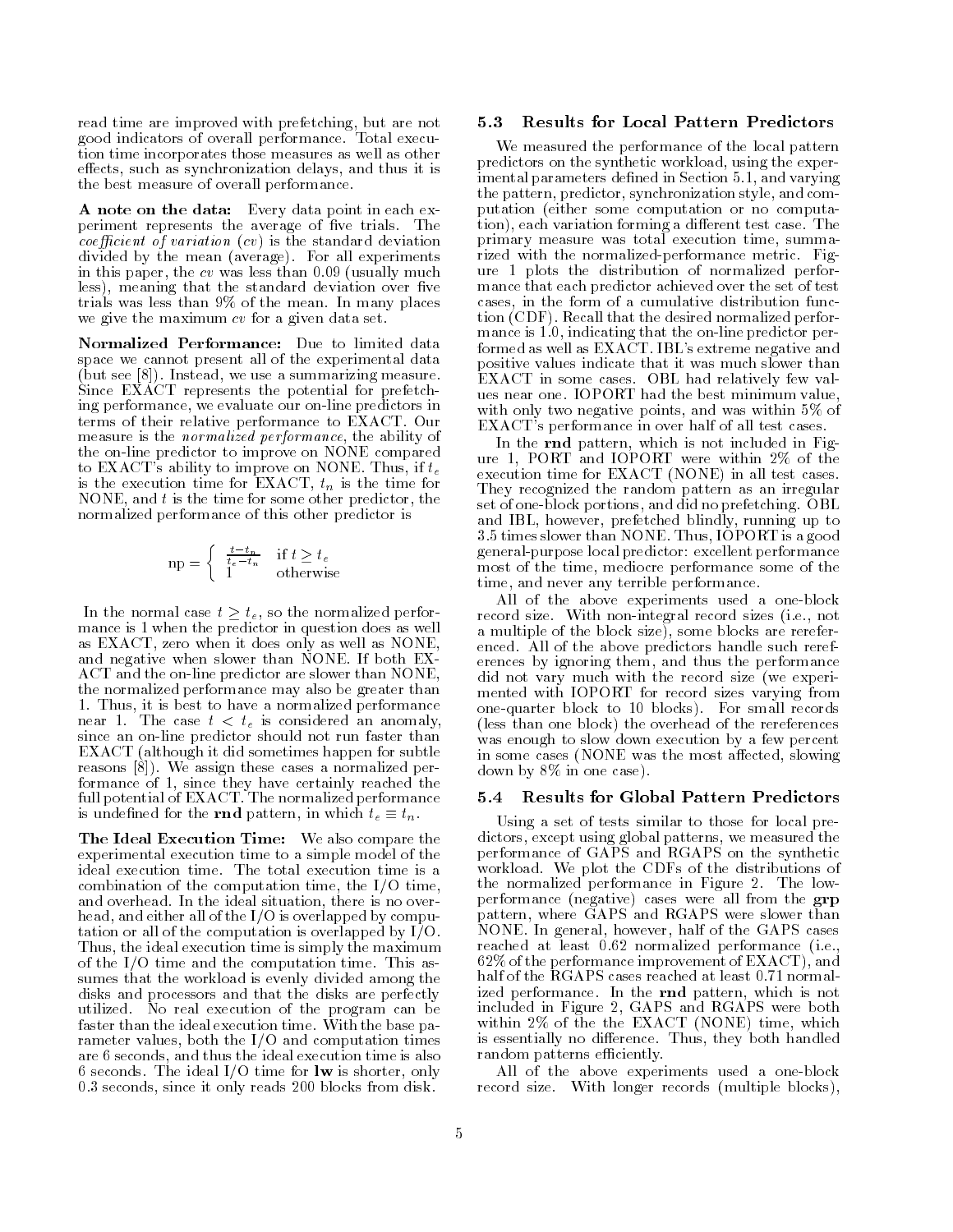

it became more difficult to detect sequentiality in the block access pattern GAPS- in failed for records  $\mathbf{f}$  in fact-distribution  $\mathbf{f}$ larger than four blocks- and ran up to times slower than without preferences of its failed eorts failed entry the control of its failed entry of its failed entry of its failed entry of its failed entry of its failed entry of its failed entry. It is failed to be a strategic to recognize the sequentiality RGAPS had little dif culty with varying record size- closely following EX ACT s performance Thus RGAPS was a more gener ally successful predictor than GAPS

### 5.5 Scalability

Once we knew that IOPORT and RGAPS were rea sonably general and successful predictors for the vari ous access patterns in our workload- we evaluated their practicality across a wide range of architectural vari ations in particular, at animal- the number of the number of process sors- the number of disks- and the ratio of processor speed to disk speed. We give a sample of the results here- along with the key conclusions see  for a full presentation

Number of processors- We varied the number of processors to test the scalability of the 
le system soft  $\cdots$  including the predictors  $\cdots$  by holding the number  $\cdots$ of disks constant at - this also allowed us to study the effects of having more or fewer processors than disks-the preceding experiments always had a since  $\mathbf{r}$ processors and an and processors and same control and  $\alpha$ clusions were found when holding the number of pro cessors at the number of disks from the number of disks from the number of disks from the number of disks from to the total and the total blocks read-



putation time) was also held constant. The ideal execution time was then max( $\sigma, \div$ ) seconds, where  $\sigma$ <sup>p</sup> was the total computation time in second and p was done  $\mathcal{P}$ the number of processors. We used either  $C = 0$  or <sup>C</sup> ! seconds- as before

Figure 3 shows the results for the  $\mathbf{Ifp}$  pattern with computation- for various numbers of processors The ideal execution time decreased with more processors until-by IO-C and the IO-C and the IO-C and the IO-C and the IO-C and the IO-C and the IO-C and the IO-C and the IO-C and the IO-C and the IO-C and the IO-C and the IO-C and the IO-C and the IO-C and the IO-C and the IO-C processors EXACT for EXACT followed the curve closely-construction of the curve construction of the curve construction of the curve construction of the curve construction of the curve construction of the curve construction IOPORT nearly matched EXACT (normalized performance  $0.86-0.96$  throughout). NONE was much slower-beam particularly for few processors NONE could be a set of the few processors NONE could be a set of the few processors NONE could be a set of the few processors NONE could be a set of the few processors NONE could not use more disks than it had processes than it had processes than it had processes than it had processes tha unable to use the full parallel disk bandwidth or to overlap computation and  $I/O$ . This graph shows that prefetching successfully overlapped computation and IO- and scaled well at least up to processors The results for other patterns with computation were similar (using RGAPS instead of IOPORT in global patterns

Figure 4 shows the results for the I/O-bound  $gfp$ pattern. The ideal execution time is a constant  $6 \text{ sec}$ onds. NONE could not use more disks than it had processors- and thus could not use the full parallel disk and the full parallel disk of the full parallel disk bandwidth However-Charles was able to use all of use all of use all of use all of use all of use all of use all the disk bandwidth with only a few processors The results for gw- lfp- and seg were similar Prefetch ing had more difficulty in the grp and  $\ln p$  patterns, though still faster than not prefetching for less than processors In the lw pattern- NONE was limited to one disk at a time- regardless of the number of pro cessors-while prefections and the disk control of the disks of the disks of the disks of the disks of the disks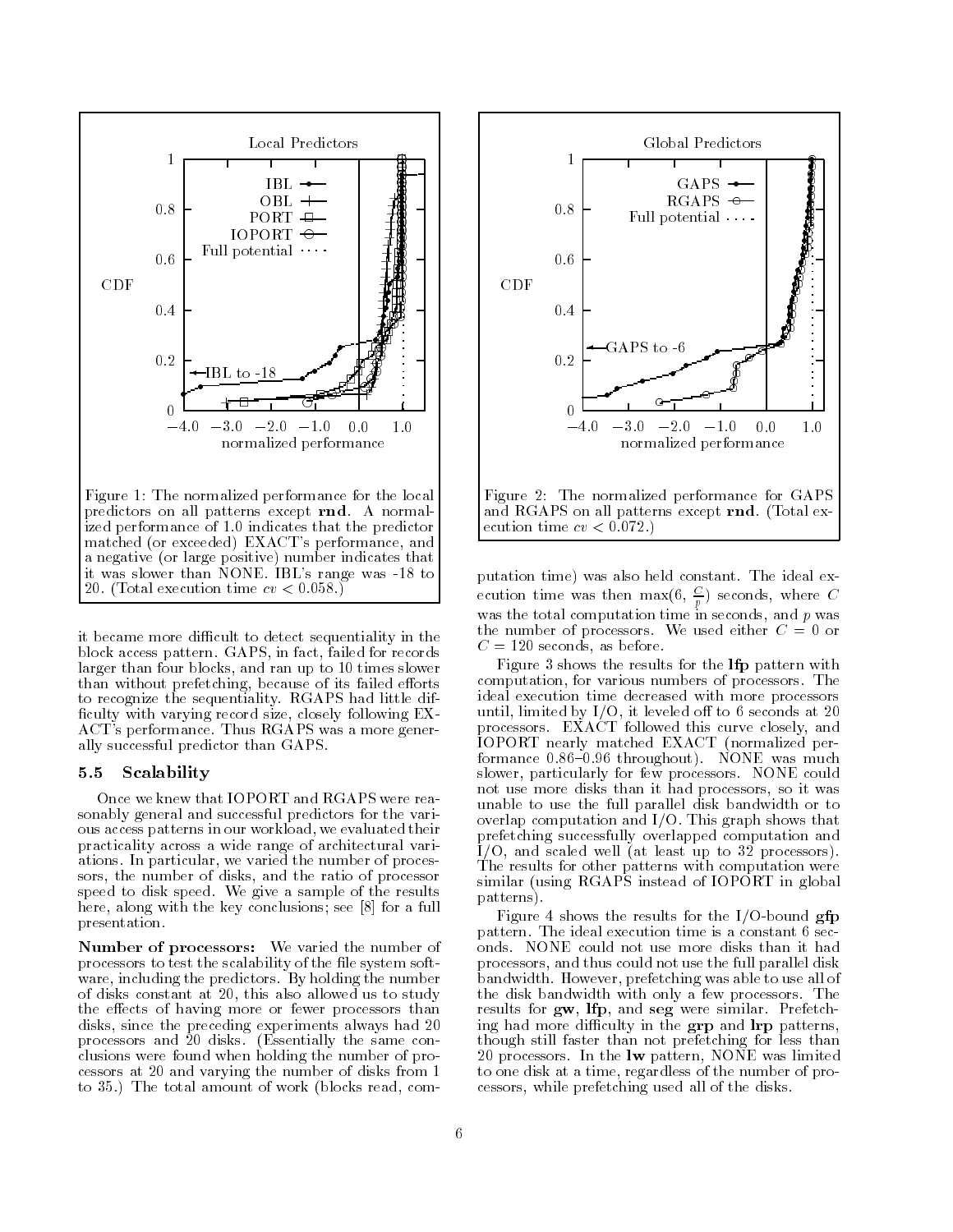

When there were more processors than disks, NONE was sometimes slightly faster than all other predictors At this point the parallelism alone was enough to keep the disks occupied-disks occupied-disks occupied-disks occupied-disks occupied-disks occupied-d ing required more overhead for the same task- and also made mistakes. Since we expect that most multiprocessors will (and do) have more processors than disks- this is somewhat of a negative result Howeverthe small slowdown caused by prefetching when there were more processors than disks is a small price to pay for the many other cases where prefetching had signi ts eg-mall record sizes-social records and the sizes-social records of the sizes-social records of the size of

In all- the IOPORT and RGAPS predictors were practical across the variation of the number of pro cessors (there is not enough evidence to extrapolate RGAPS's scalability past 34 processors). They had particularly good performance when there were fewer processors than disks- and only slightly negative per formance in some cases when there were more proces sors than disks In any application- the bottleneck will limit performance- so for higher performance both the number of processors and the number of disks must be increased- with the exact ratio depending on the expected access patterns and computational loads

than the latest contract of the loads of the loads of the loads of the load of the load of the load of the load

Disk access time- It is expected that both proces sor speed and disk speed with time-time-under with timethat the increase in processor speed will outstrip any increases in disk speed- making disks appear slower to processors than they are today We were not able to change the processor speed- since we were using a single type of machinest were primate that machine-the disks ulated) we could easily change the disk access time. Thus we could test the behavior of prefetching as the access-time gap changed.



As an example- Figure plots the total execution time for **gfp** as a function of the disk access time. The ideal execution time is linear in the disk access time- since this pattern contains no computation EX ACT followed the ideal curve- and the others at least matched its slope except for the fastest disks- indicat ing only a constant overhead. With faster disks relative to the processor speed (an unlikely occurrence given architectural trends-planet down and the state became slower than NONE. This is because the benefits of prefetching were reduced with the decreased access the costs of preference and preference and preference and preference and preference and preference and p tion of processor speed) were unchanged. For slower disks-the success of preferences of preferences of prefections of preferences of preferences of preferences of the disk access time as the access time that the second  $\pi$ widens-preference and the continue to be benefits. Similar conclusions were reached for other patterns

#### 6. Conclusion

We present a practical predictor for general-purpose localpattern workloads IOPORT- and a practi cal predictor for general-purpose global-pattern workloads (RGAPS). The two predictors were able to improve on the non-prefetching time in many cases. In the few cases where their prefetching was not bene cial-the resulting performance loss was minor They are the resulting performance loss was minor They are they are they are they are they are they are they are they are they are they are they are they are they are they are were remarkably successful at reaching the potential for prefetching- as determined with the EXACT pre and and originally reported in  $\mathbb{R}^n$  and directionfound that these predictors were robust across varia tions in architectural parameters- such as the number of disks- and disk access time of processors- and disk access times. These are important considerations- because we ex pect to see an increasing gap between processor speed and disk access time-disk access time-disk access time-disk access time-disk access time-disk access time-disk with more processors and more disks.